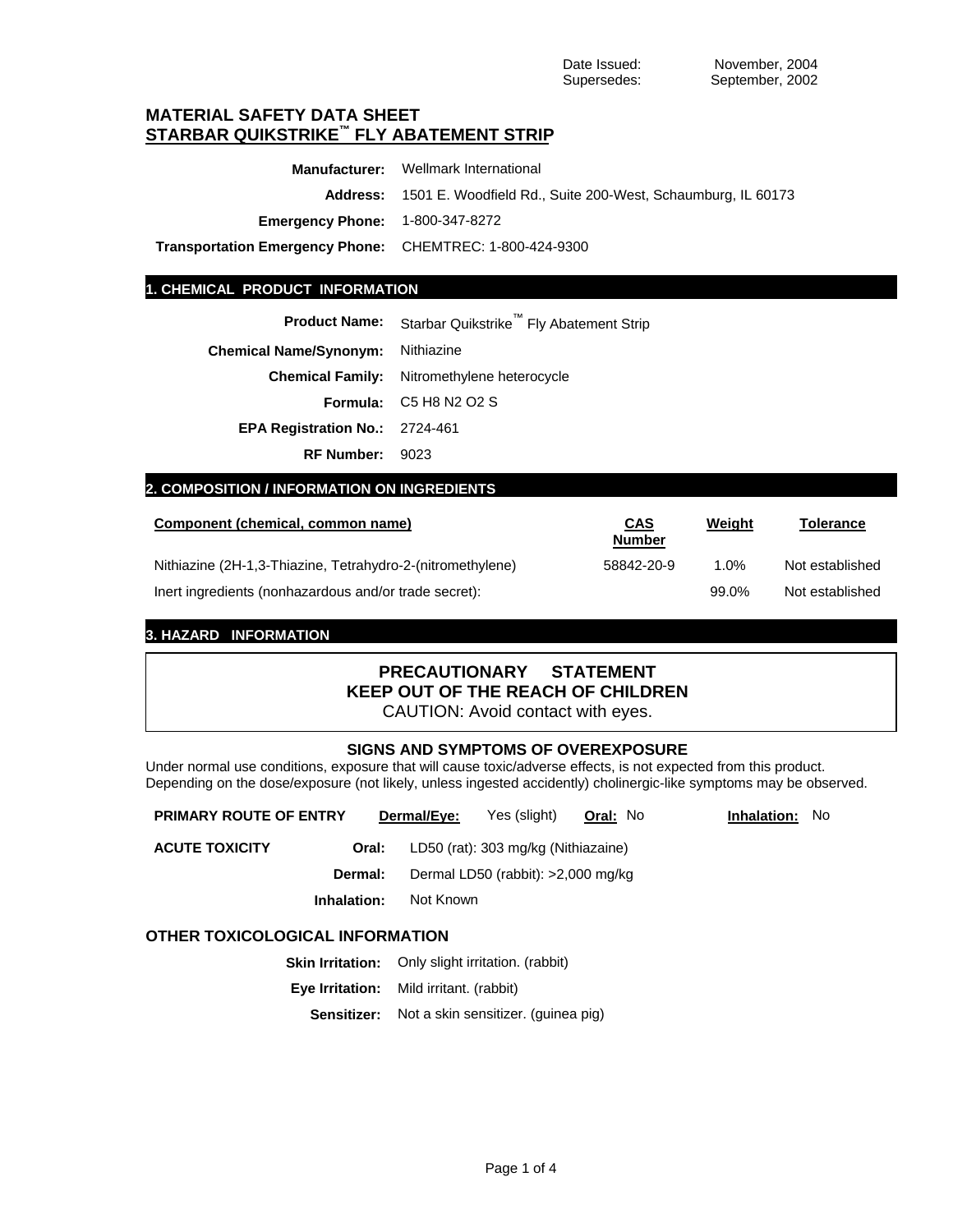## **4. FIRST AID MEASURES**

| Eve:                      | Hold eyelids open and rinse eyes slowly and gently with water for 15 -20<br>minutes. Remove contact lenses, if present, after the first 5 minutes, then<br>continue rinsing eyes. Call a poison control center or doctor for treatment<br>advice. |
|---------------------------|---------------------------------------------------------------------------------------------------------------------------------------------------------------------------------------------------------------------------------------------------|
| Skin:                     | Flush with plenty of water and soap. Get medical advice if necessary.                                                                                                                                                                             |
| Ingestion:                | Exposure via this route is not expected, however, in case of accidental<br>exposure, induce vomiting and seek medical advice.                                                                                                                     |
| Inhalation:               | N/A                                                                                                                                                                                                                                               |
| <b>Note to Physician:</b> | Treat symptomatically. This compound does not inhibit cholinesterase but<br>symptoms of toxicosis may resemble cholinergic stimulation.                                                                                                           |

# **5. FIRE FIGHTING MEASURES**

| <b>NFPA Rating:</b>                    | Health: 1      |                      | Fire: 0                                           | Reactivity: 0                                                              |                                                                                |
|----------------------------------------|----------------|----------------------|---------------------------------------------------|----------------------------------------------------------------------------|--------------------------------------------------------------------------------|
| <b>Flammability Class:</b>             |                | Non-flammable solid  |                                                   |                                                                            |                                                                                |
| <b>Flash Point:</b>                    | Not applicable |                      |                                                   |                                                                            |                                                                                |
| <b>Explosive Limits (% of Volume):</b> | Not applicable |                      |                                                   |                                                                            |                                                                                |
| <b>Extinguishing Media:</b>            |                |                      | Foam, water mist, CO2, extinguishing powder, sand |                                                                            |                                                                                |
| <b>Special Protective Equipment:</b>   |                | breathing apparatus. |                                                   | Firefighters should wear full protective clothing including self-contained |                                                                                |
| <b>Fire Fighting Procedures:</b>       | sewers.        |                      |                                                   |                                                                            | Normal procedures. Do not allow firefighting water to escape into waterways or |
| <b>Combustion Products:</b>            |                |                      |                                                   | Carbon monoxide and carbon dioxide may form from incomplete combustion     |                                                                                |
| Unusual Fire/Explosion Hazards:        | None known     |                      |                                                   |                                                                            |                                                                                |

# **6. ACCIDENTAL RELEASE MEASURES**

**Steps to be taken:** Due to product form, the possibility of a spill is remote. However, if one should occur, sweep up and place in a suitable container for disposal. **Absorbents:** Not necessary due to product form

**Incompatibles:** Strong Oxidizers

## **7. HANDLING AND STORAGE**

**Handling:** Do not eat, drink or smoke when handling. Keep away from food, and drink. Remove all contaminated clothing after use. Always wash hands with plenty of soap and water after handling.

**Storage:** Store in a cool, dry place away from children.

# **8. EXPOSURE CONTROL / PERSONAL MEASURES**

| <b>Exposure Limits:</b> Not established |                                                       |
|-----------------------------------------|-------------------------------------------------------|
|                                         | <b>Ventilation:</b> Natural ventilation will suffice. |
|                                         |                                                       |

Personal Protective Equipment: Not necessary for normal use.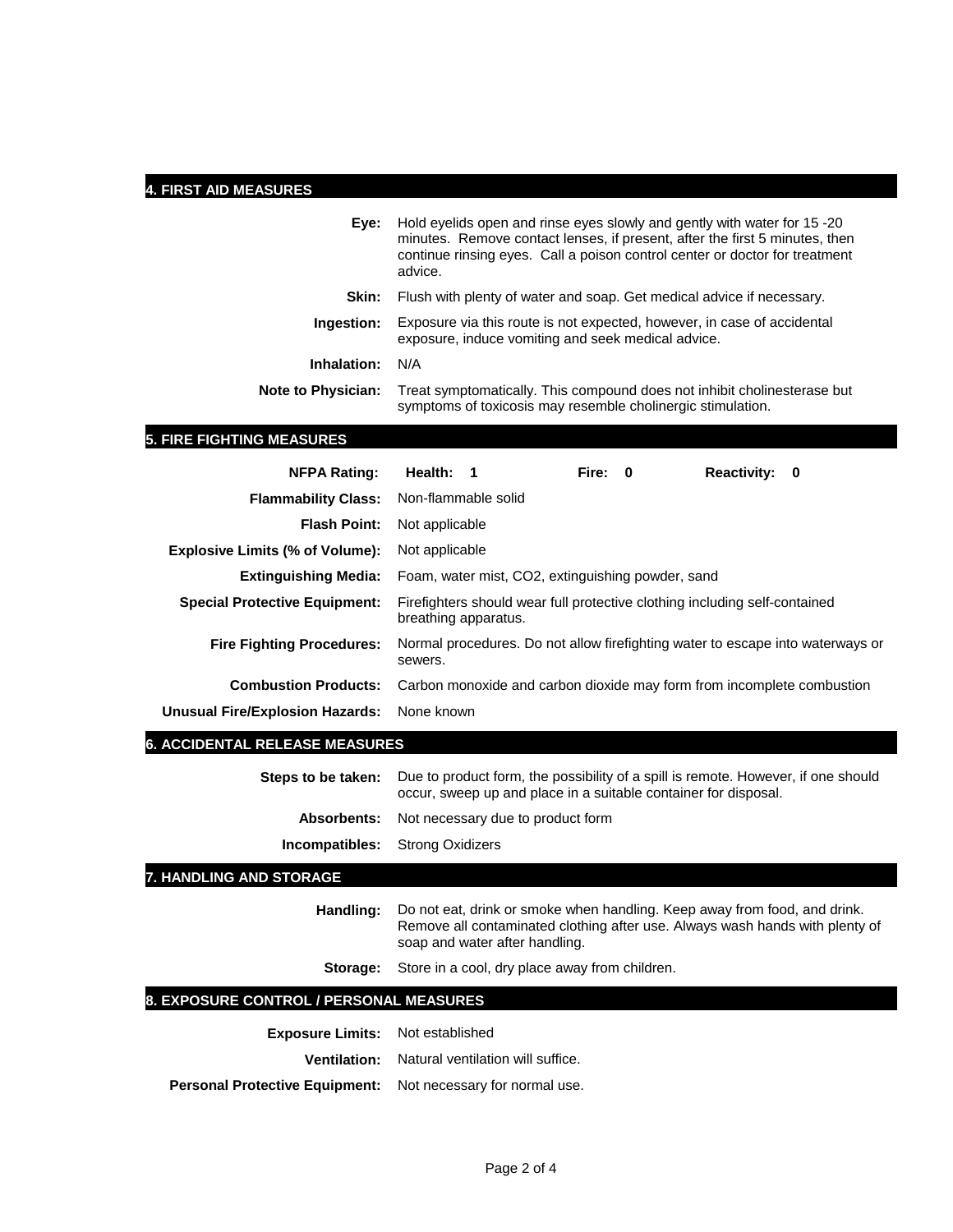## **9. PHYSICAL AND CHEMICAL PROPERTIES**

| <b>Appearance and Odor:</b>                    | Plastic strips 4x14 with yellow coating enclosed in perforated plastic holder. No<br>odor. |
|------------------------------------------------|--------------------------------------------------------------------------------------------|
| <b>Boiling Point:</b> Not applicable           |                                                                                            |
|                                                | <b>Melting Point:</b> Decomposes before melting                                            |
| Vapor Pressure (mm Hg): Not applicable         |                                                                                            |
| <b>Vapor Density (Air = 1):</b> Not applicable |                                                                                            |
|                                                | <b>Specific Gravity:</b> $1.16$ g/cm3 at 20C                                               |
| <b>Bulk Density:</b>                           | $~50$ lbs/ft3                                                                              |
|                                                | <b>Solubility:</b> Less than 20                                                            |
| <b>Evaporation Rate:</b> Not applicable        |                                                                                            |
| pH:                                            | 10.4                                                                                       |

## **10. STABILITY AND REACTIVITY**

| <b>Stability:</b> Stable                                       |                          |
|----------------------------------------------------------------|--------------------------|
|                                                                | Reactivity: Not reactive |
| <b>Incompatibility w/ Other</b> Strong Oxidizers<br>Materials: |                          |
| <b>Decomposition Products:</b> Not known                       |                          |
| Hazardous Polymerization: Will not occur                       |                          |

#### **11. TOXICOLOGICAL INFORMATION**

#### **CHRONIC TOXICITY [Specific to Active Ingredient(s)]**

No data has been generated for chronic oral exposure as such exposure in unlikely. Due to unique product form and small quantity of active material used in the device, hazard to humans from this product is considered of least toxicological consequences, when this product is used according to label directions.

#### **DEVELOPMENTAL/REPRODUCTIVE TOXICITY [Specific to Active Ingredient(s)]**

No data is available. As explained above (chronic toxicity), these hazards are not expected from this product when used according to label directions.

#### **MUTAGENICITY [Specific to Active Ingredient(s)]**

Negative when tested for gene mutation (Ames test), chromosomal aberrations (mouse micronucleus) and for DNA damage (UDS)

#### **OTHER**

.

Acute Neurotoxicity (rat): NOAEL <30 mg/kg.

**12. ECOLOGICAL INFORMATION**

#### **ENVIRONMENTAL FATE [Active Ingredients Only]**

**Hydrolysis:** T1/2 >3 months at pH7, T1/2 3 hours at pH1.1

- **Photolysis:** T1/2 0.6 hours
- **Soil half life:** Not available
- **Water solubility:** 20%

#### **ECOTOXICITY [Active Ingredients Only]**

**Acute Toxicity:** fish:LC50: (rainbow trout): 110 mg/L, (bluegill sunfish): 140 mg/L (96 hour); aquatic invertebrates:EC50: (daphnia magna): 33 mg/L (48 hour)